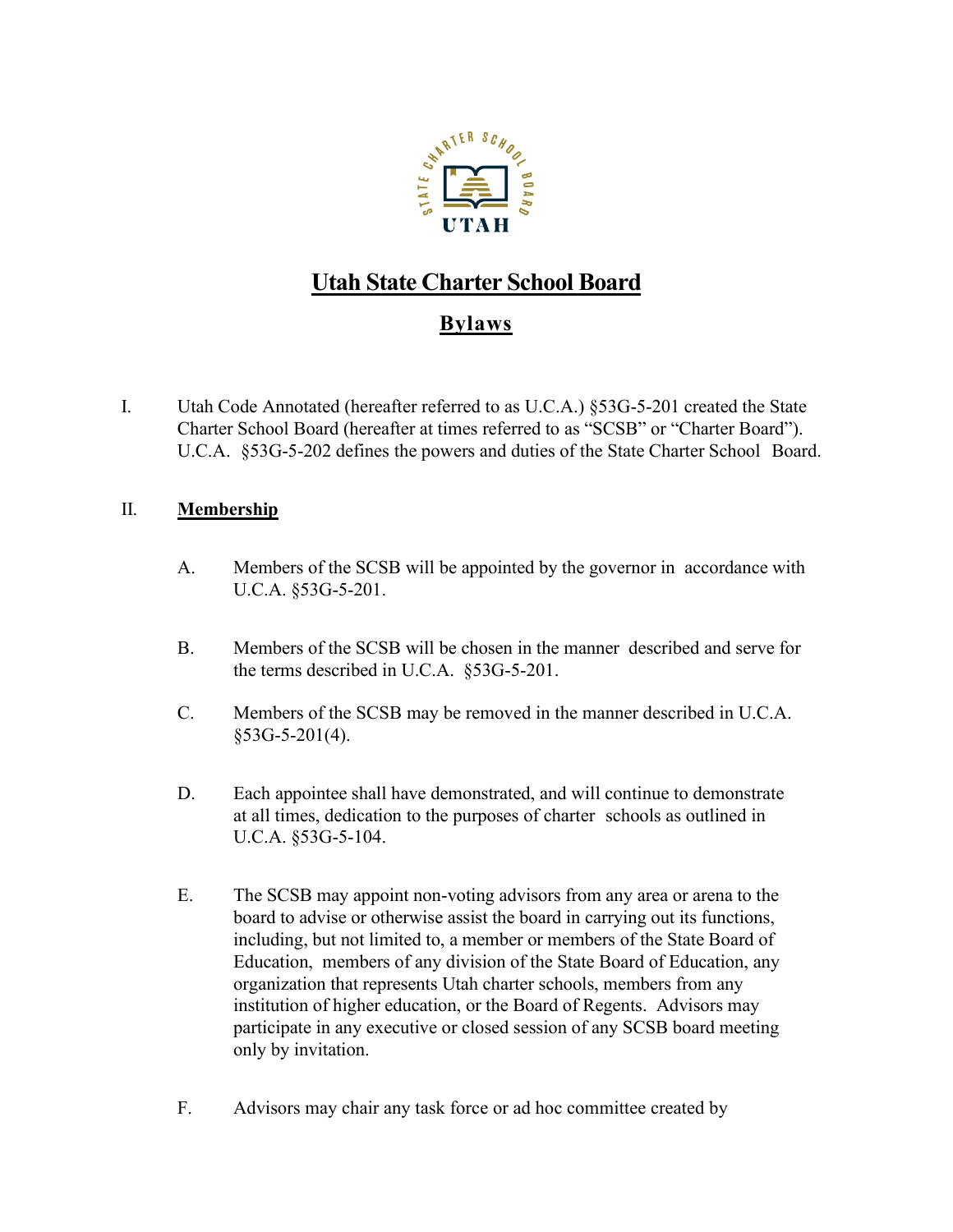the SCSB, and may have voting rights only in, and while serving on, those committees or task forces as specified.

#### III. **Duties and Responsibilities**

- A. U.C.A. §53G-5-202 describes in detail the specific legal duties of the SCSB. These bylaws incorporate by reference all duties, so described, and may be implemented to the degree and method determined appropriate by the SCSB.
- B. In addition to the duties found in U.C.A. §53G-5-202, the SSCSB may:
	- 1. Select and appoint a "staff director" who shall be the executive officer of the SCSB according to the processes established in U.C.A. §53G-5- 203. The Staff Director shall have the responsibility to establish a support staff for the SCSB, and otherwise administer all programs and directives of the SCSB.
	- 2. The SCSB shall authorize and promote the establishment of charter schools, subject to the provisions in U.C.A. §53G-5-202.
	- 3. The SCSB shall annually review and evaluate the performance of its authorized schools and hold those schools accountable for their performance.
	- 4. The SCSB shall monitor its authorized charter schools for compliance with federal and state laws, rules, and regulations.
	- 5. The SCSB is directly responsible for providing technical support to charter schools and persons seeking to establish a charter school.
	- 6. The SCSB shall provide technical support, as requested, to a local school board relating to charter schools.
	- 7. The SCSB shall make recommendations to the Legislature, and State Board of Education, on legislation and rules pertaining to charter schools.
	- 8. The SCSB shall make recommendations to the State Board of Education on the funding of charter schools.
	- 9. The SCSB may establish standing or ad hoc committees, and additional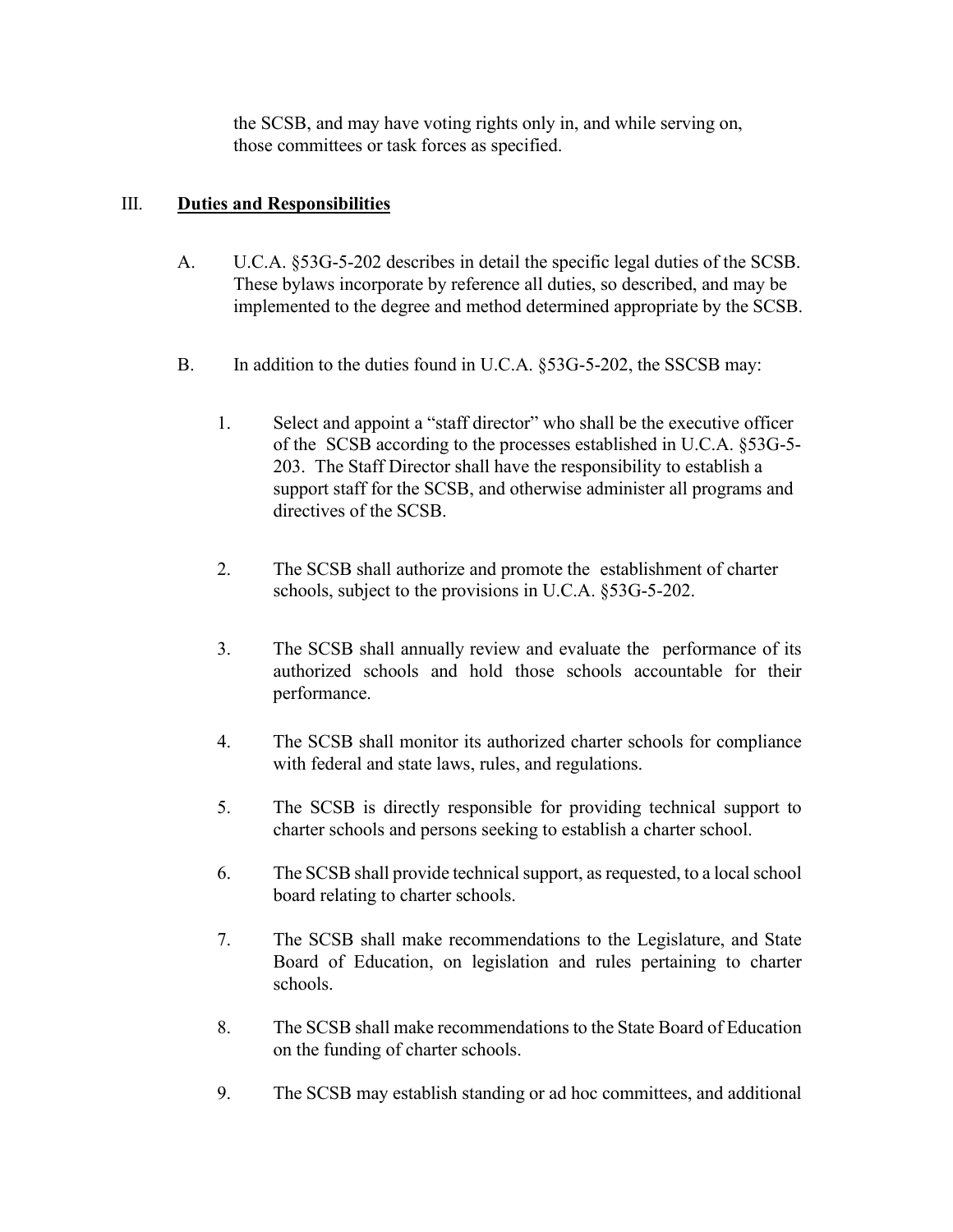task forces as necessary to address the needs of the SCSB or charter schools. Such committees and task forces will be staffed as directed by the SCSB.

#### IV. **Rights and Duties of Members of the SCSB, including Election of Officers.**

- A. Rights of New Member of the SCSB.
	- 1. Newly appointed Members of the SCSB shall assume the committee or task force position of outgoing Members after being assigned to those positions by the Chair or Vice Chair. In all other matters, the outgoing Member(s) shall retain the full authority of the office until replaced, as provided by law.
- B. Election of Chair and Vice Chair of the SCSB.
	- 1. The Vice Chair shall oversee SCSB elections.
	- 2. The election process shall be directed by the Vice Chair, and where there is no contest for the positions, the election can be disposed of by simple motion carried by a majority vote of Members serving. If there are multiple members who wish to stand for election, the following procedure shall be followed (to the extent that it is advisable):
		- a. The Vice Chair shall direct the Staff Director to contact each Member to:
			- (1) Inquire as to their willingness or desire to serve as SCSB Chair or Vice Chair.
			- (2) Accept nominations for each position from any SCSB Member.
		- b. If feasible, the Staff Director will determine the candidates for Chair and Vice Chair and request a short summation statement from each as to their goals or direction for the SCSB.
		- c. The actual vote, unless otherwise provided for, will be by anonymous vote, as may be provided by the Vice Chair. Election of SCSB officers will be decided by a majority vote of the Members then serving on the SCSB.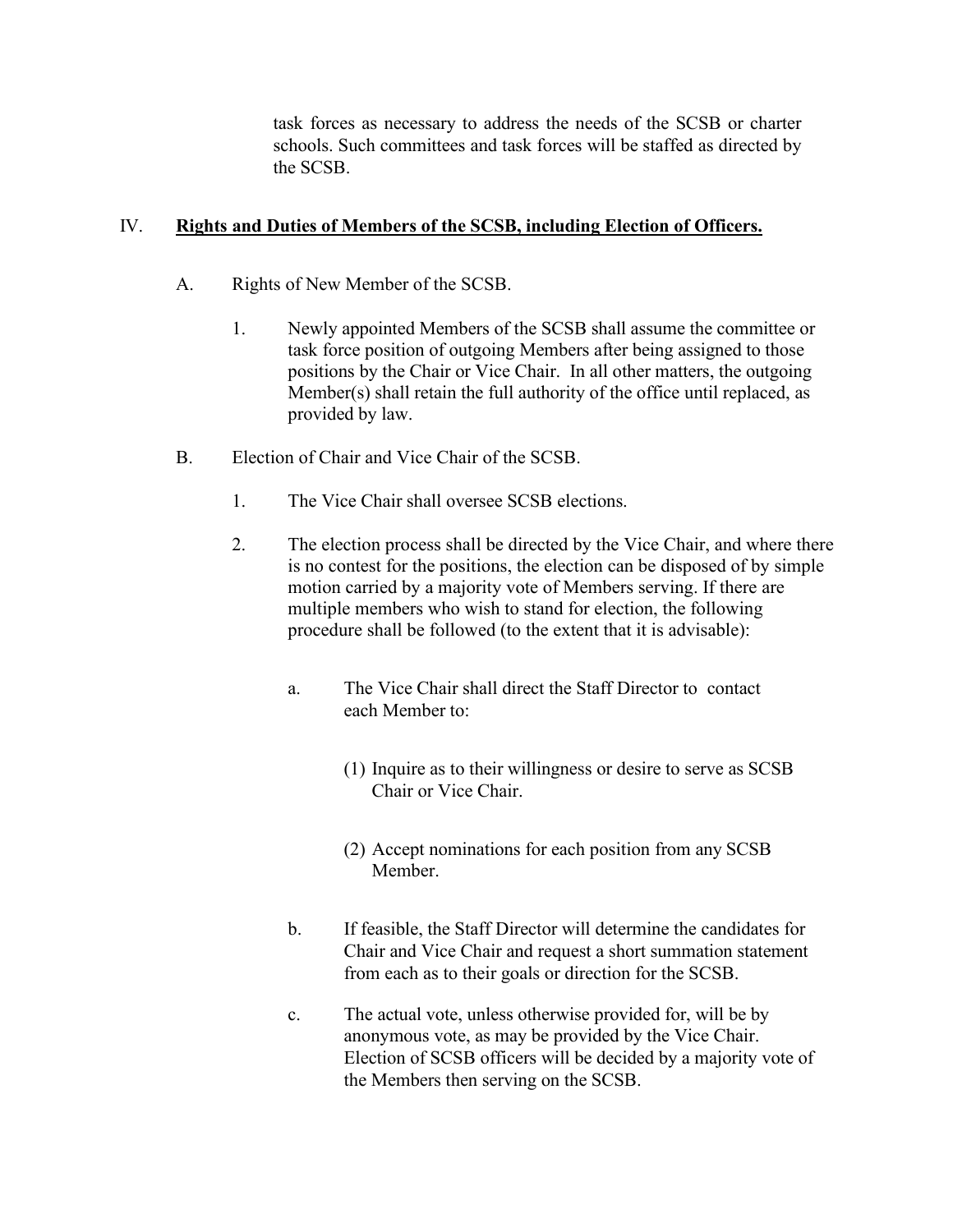- 3. If the Chair vacates the SCSB prior to the end of their term, the Vice Chair shall assume the position of Chair for the unexpired portion of the term.
- 4. If the Vice Chair vacates the board prior to the end of their term, the SCSB shall elect one of its Members to fill the office for the unexpired portion of the term. The election process will follow the same procedures outlined previously.
- 5. An officer elected by the SCSB may be removed from office for any reason, or no reason, by a vote of two-thirds of the Members serving.
- C. Duties of the SCSB Chair:
	- 1. Chairs all meetings of the SCSB; the Chair may delegate to the Vice Chair. The Chair or Vice Chair may designate a SCSB Member to preside at designated meetings.
	- 2. In consultation with the Staff, assembles and approves an agenda for the scheduled SCSB meetings.
	- 3. Calls additional meetings, or emergency meetings, of the SCSB, as necessary.
	- 4. After obtaining input from individual SCSB Members, appoints Members to serve on committees requiring SCSB participation.
	- 5. Initiates a self-evaluation of the SCSB in every even year, or at such times as may be advisable.
- D. Duties of the SCSB Vice Chair:
	- 1. Chairs SCSB meetings in the absence of, or at the request of, the Chair.
	- 2. Reviews SCSB bylaws annually, or as needed, and initiates amendments if necessary.
	- 3. Oversees the election of SCSB Officers.
	- 4. Other duties as requested by the Chair.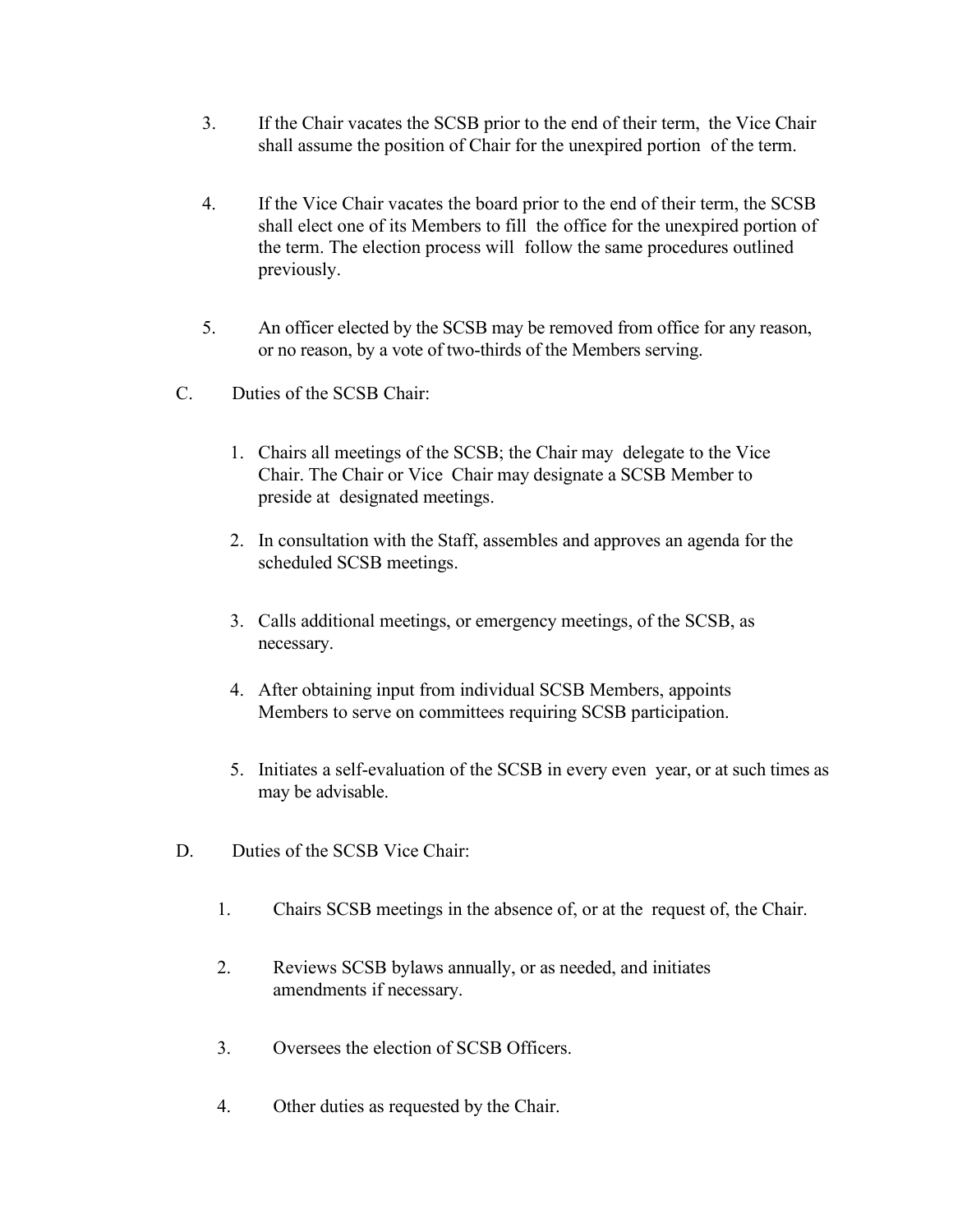## V. **Compensation for Services (State Policy: FIACCT 05-07.00)**

- A. Each Member may receive per diem compensation as established by the director of the Division of Finance for attendance at meetings or activities related to any business of the SCSB. Advisors receive compensation in accordance with state law.
- B. The Staff Director shall certify statements of actual and necessary travel expenses incurred by SCSB Members in attending SCSB meetings or performing duties authorized by the SCSB.

## VI. **Meetings**

- A. The SCSB shall meet at the call of the Chair or upon the request of three SCSB Members, and at least 11 times each year.
- B. Welcoming Remarks:
	- 1. The Chair may extend the opportunity to welcome SCSB and the public on a rotating basis to all SCSB Members.
	- 2. Opening remarks shall not exceed ten minutes.
- C. Voting by SCSB Members:
	- 1. A quorum of the SCSB is defined as four Members (U.C.A §53G-5-202). A quorum is required to validate an act of the SCSB. A majority vote of SCSB Members present is required for any legitimate motion except for amending any part of the bylaws, which requires a two-thirds vote of Members present.
	- 2. No SCSB Member may vote by proxy.
	- 3. No SCSB Member may vote in absentia.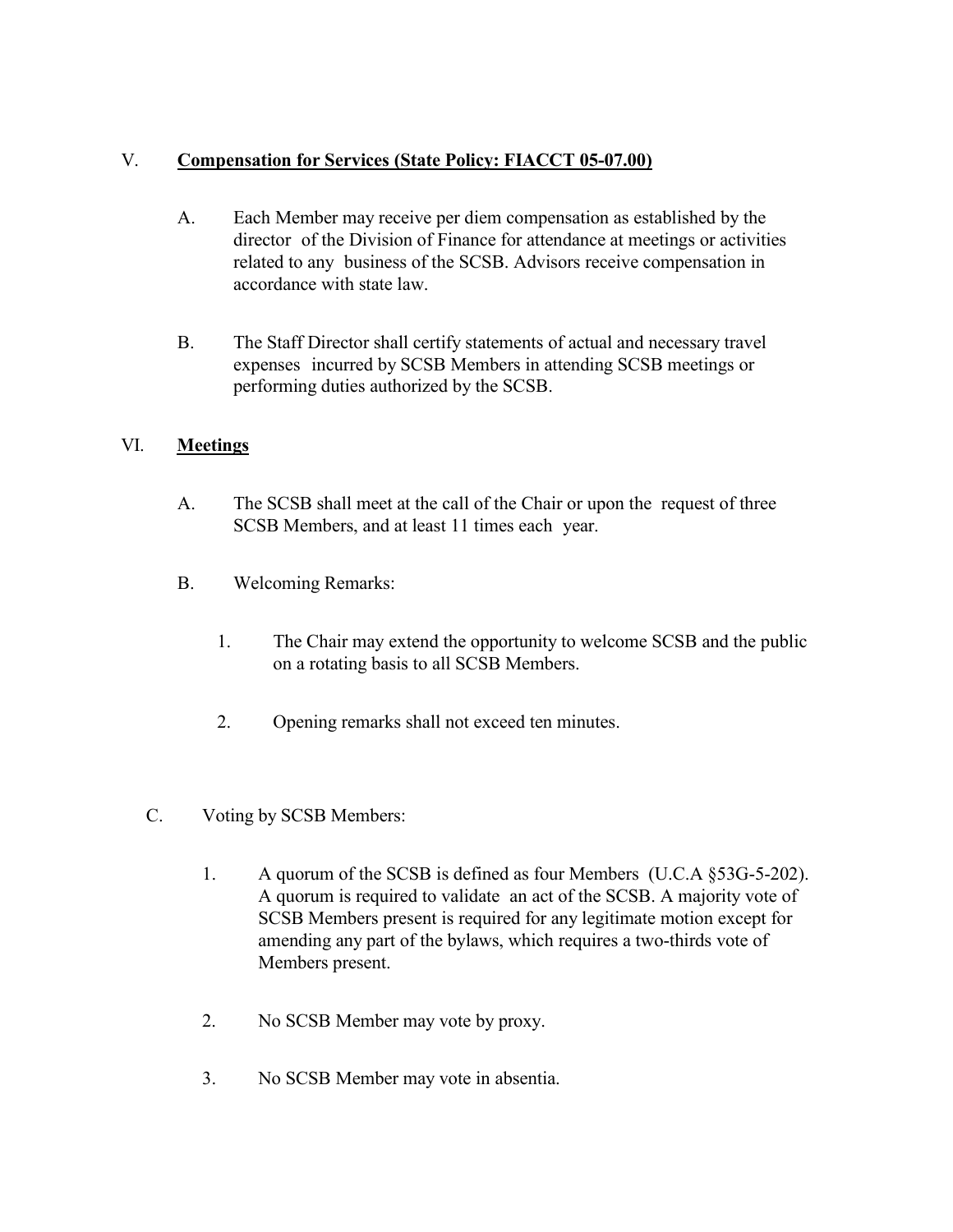- 4. No vote concerning any matter under consideration by the SCSB may be cast by mail or electronically, except when a SCSB Member votes in real time when participating in a meeting electronically.
- 5. Except as modified by state law or rule, or by these bylaws, *Robert's Rules of Order* (latest edition) shall constitute the rules of parliamentary procedure applicable to all meetings of the SCSB (except for strategic planning meetings).
- D. Any matter to be voted upon by the SCSB which creates a potential or actual conflict between the SCSB Members' personal or representational interests and his/her public duties shall be disclosed in open meeting to the Members of the body, and that SCSB Member shall not participate in any discussion or consideration of that matter, or cast a vote on the issue. Those matters which may create an appearance of a conflict of interest, or imply such a conflict, may be raised and disclosed with the SCSB; so the SCSB may act to acknowledge such appearance or implication and note it in the minutes. With such disclosure, the SCSB Member may participate in any discussions of the matter and vote in any necessary vote.
- E. The SCSB shall approve a meeting schedule in April, May, or June for the following fiscal year.
- F. The SCSB exists to aid in the conduct of the people's business. In keeping with the Open and Public Meetings Act, U.C.A. §52-4, actions and deliberations will be conducted openly. The SCSB Staff shall notify the public and the media of its regular and special meetings of the SCSB in accordance with the Open and Public Meetings Act. The SCSB may hold an electronic meeting pursuant to U.C.A. §52-4-207.
- G. Public notice of meetings shall be given in accordance with UC.A. §52-4-202.
- H. The Chair shall add an item to a future agenda for possible action at the request of three members of the SCSB.
- I. Public participation at SCSB meetings is invited. When acknowledged and recognized by the SCSB Chair, the public may speak to issues not on the agenda during the time designated for public comment, and to items on the agenda when the item is before the SCSB.
	- 1. Priority shall be given to those individuals or groups who, prior to the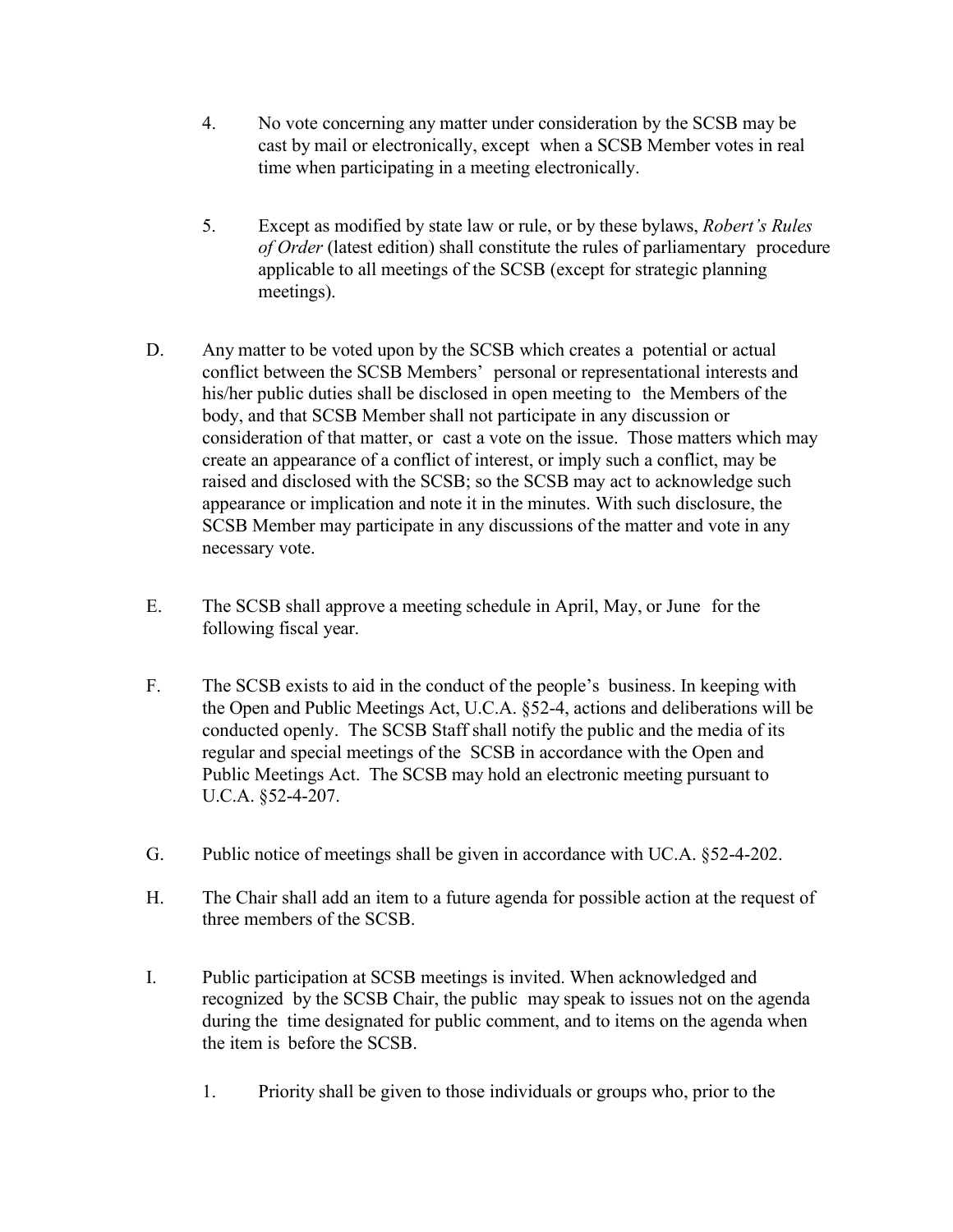meeting, have submitted a written request to address the SCSB, including a brief description of the issue to be addressed.

- 2. No action shall be taken by the SCSB during the public comment portion of the meeting.
- 3. A SCSB Member may request that an item raised during public comment be placed on a future agenda for possible action.
- 4. The Chair may limit the time available for individual comments; number of comments and time limits shall be stated prior to the public comment portion of the agenda.
- 5. The Chair may request groups to designate a spokesperson.
- 6. All presentations to the SCSB shall exemplify courteous behavior and appropriate language.
- 7. Additional comments to the SCSB may only be made as recognized and invited by the SCSB Chair during a meeting.
- J. In responding to reports and presentations, the SCSB may use the following options:
	- 1. Take appropriate action: A motion made, seconded, and receiving a majority vote of the SCSB Members present will be recorded in the minutes and carried out.
	- 2. Receive the report: This action indicates that the SCSB has heard the report. A report shall be recognized in the minutes, and written material shall become a part of the record.
	- 3. Receive the report and refer it to staff: This is done when there is need for further study and recommendations at a subsequent meeting of the SCSB.
	- 4. Take no action: If this option is taken, the Chair of the SCSB thanks the presenter and moves on to the next item on the agenda. Reference to the report shall be included in the minutes with the notation that the SCSB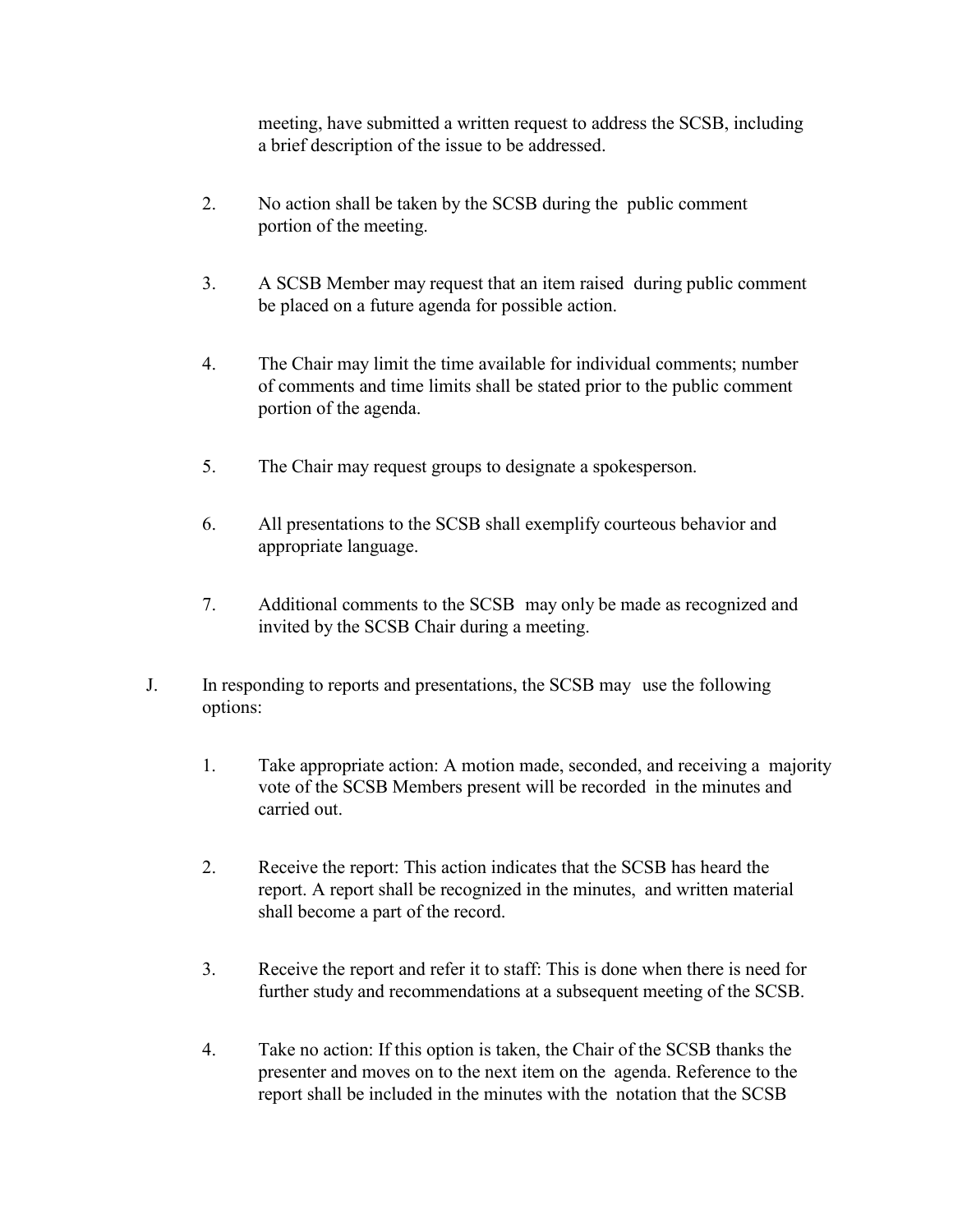took no action.

- 5. In emergency situations, the Chair may alter the above procedures as appropriate.
- 6. The Chair's action shall be approved by a majority vote of the SCSB Members present.
- K. The SCSB shall engage in a self-evaluation process every even year or as may be directed by the Chair. A new strategic plan shall be adopted every four years.
- L. Executive Sessions: A closed meeting may be held upon the affirmative vote of two-thirds of the SCSB Members present at an open meeting for reasons supported by U.C.A. §52-4-205. The reason or reasons for holding a closed meeting shall be included in the meeting's notice (U.C.A. §52-4-203(4)), and the votes, by name of each Member, either for or against holding such a meeting, shall be entered in the minutes of the meeting.
- M. Informal Hearings: The SCSB shall conduct informal hearings in accordance with U.C.A. §63G-4-203 as requested by charter schools recommended for termination (U.C.A. §53G-5- 503).
	- 1. Hearings shall occur within 30 days of the written request.
	- 2. The Chair or designee shall preside over hearings. At least a majority of the SCSB members serving will act as a panel for the hearing.
	- 3. The school and the SCSB Staff shall each have a maximum of 60 minutes to present information pertaining to the recommendation of a charter termination.
	- 4. Only SCSB Members in attendance at the full hearing shall vote in an open meeting to either continue with the recommendation for charter termination or accept the school's proposed alternative.
	- 5. The final decision shall be made by a vote of SCSB Members present and provided in writing by the Chair or designee.